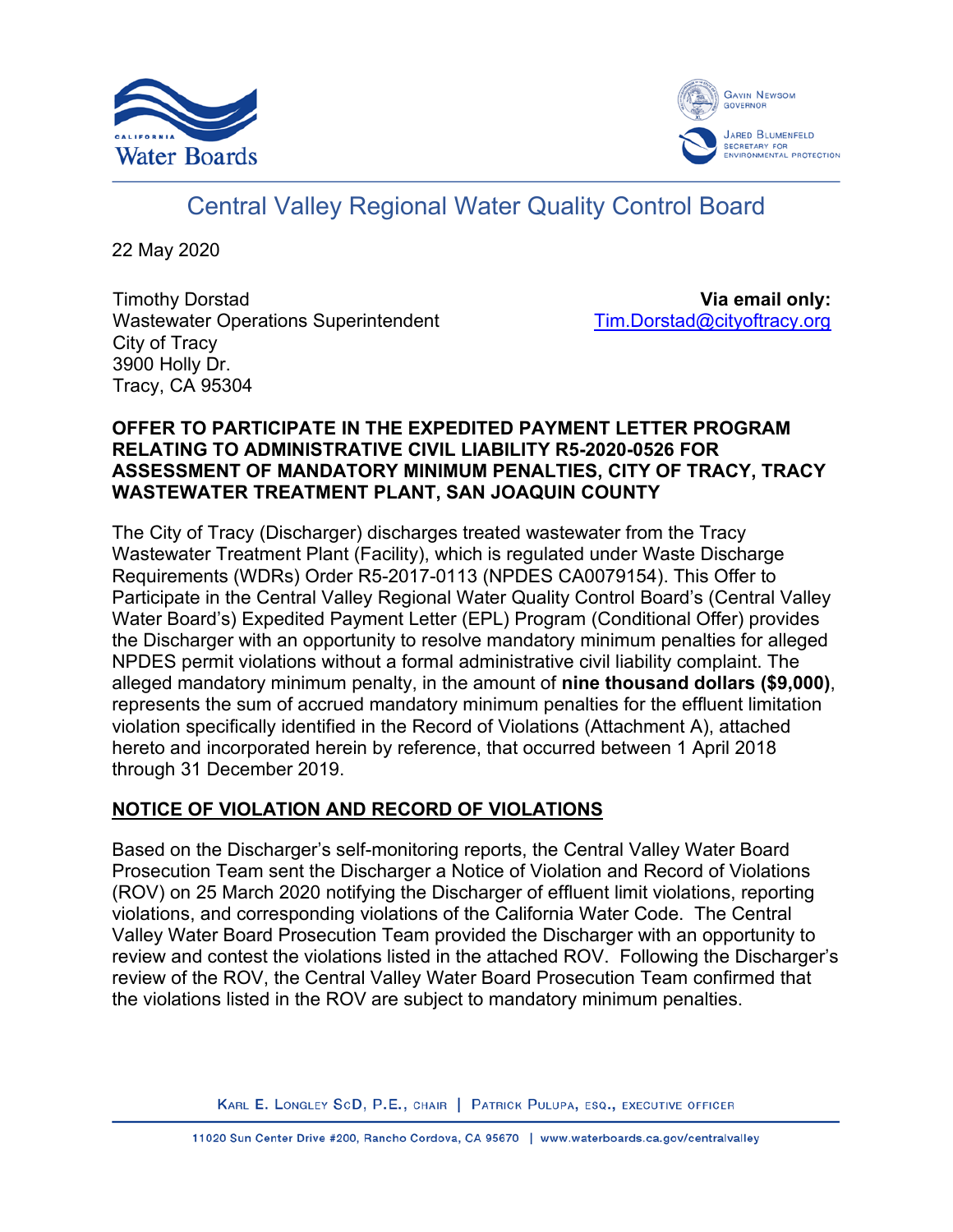# **STATUTORY LIABILITY**

Water Code section 13385(h) and (i) require the assessment of a mandatory minimum penalty of \$3,000 for each specified serious and chronic effluent limit violation. Pursuant to Water Code section 13385.1(a), the failure to file a discharge monitoring report required pursuant to section 13383 for each complete period of thirty (30) days following the deadline for submitting the report also constitutes a serious violation subject to a mandatory minimum penalty under Water Code section 13385(h). The Discharger may also be subject to discretionary administrative civil liabilities pursuant to Water Code section 13385(c) of up to \$10,000 for each day in which the violation occurs, and \$10 for each gallon discharged but not cleaned up in excess of 1,000 gallons. These mandatory minimum penalties and discretionary administrative civil liabilities may be assessed by the Central Valley Water Board beginning with the date that the violations first occurred. The formal enforcement action that the Central Valley Water Board uses to assess such liability is an administrative civil liability complaint, although the Central Valley Water Board may instead refer such matters to the Attorney General's Office for prosecution. If referred to the Attorney General for prosecution, the Superior Court may assess up to \$25,000 for each day in which the violation occurs, and \$25 for each gallon discharged but not cleaned up in excess of 1,000 gallons.

### **SETTLEMENT OFFER**

The Discharger can avoid the issuance of a formal enforcement action and settle the alleged violations identified in Attachment A by participating in the EPL Program.

To promote resolution of these violations, the Central Valley Water Board Prosecution Team makes this Conditional Offer. The Central Valley Water Board's Prosecution Team proposes to resolve the violation without the issuance of a formal enforcement action through this Conditional Offer assessing **nine thousand dollars (\$9,000)** in mandatory minimum penalties. If the Discharger accepts this proposal, subject to the conditions below, the Central Valley Water Board Prosecution Team will accept that payment in settlement of any enforcement action that would otherwise arise out of the violations identified in Attachment A. Accordingly, the Central Valley Water Board Prosecution Team will forego issuance of a formal administrative civil liability complaint, will not refer the violations to the Attorney General, and will waive its right to seek additional discretionary civil liabilities for the violations identified in Attachment A. This Conditional Offer does not address or resolve liability for any violation that is not specifically identified in Attachment A, regardless of the date that the violation occurred.

If the Discharger accepts this Conditional Offer, please complete and return the enclosed "Acceptance of Conditional Resolution and Waiver of Right to Hearing; (proposed) Order" (Acceptance and Waiver) on or before **19 June 2020**. The Acceptance and Waiver constitutes a settlement of the violations specifically identified in Attachment A.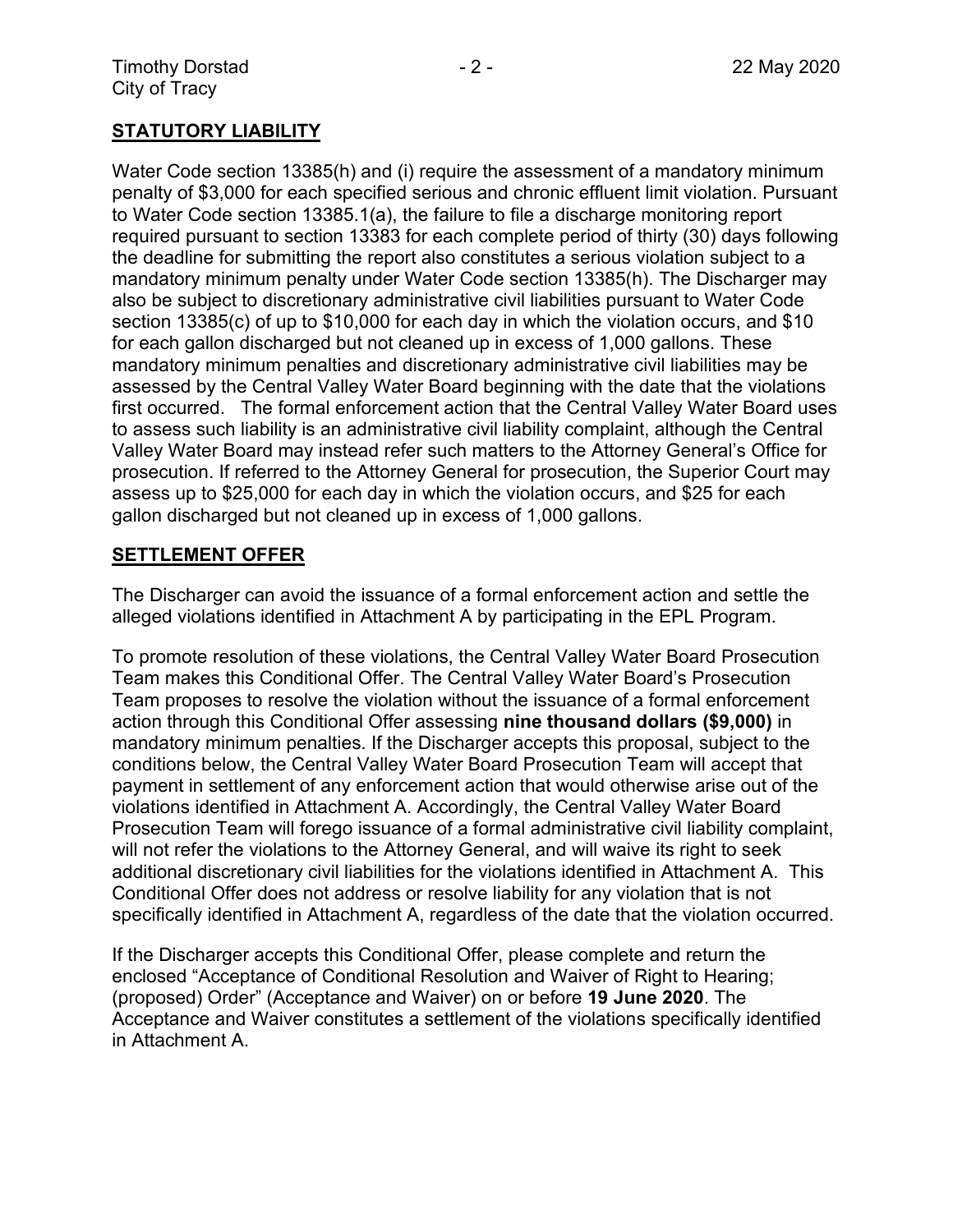## **CONDITIONS FOR CENTRAL VALLEY WATER BOARD ACCEPTANCE OF RESOLUTION**

Federal regulations require the Central Valley Water Board to publish and allow the public thirty (30) days to comment on any settlement of an enforcement action addressing NPDES permit violations (40 C.F.R. section 123.27(d)(2)(iii)). Notice of this settlement will be published on the Central Valley Water Board's website at:

## [This Settlement Notice](https://www.waterboards.ca.gov/centralvalley/board_decisions/tentative_orders/)

#### [https://www.waterboards.ca.gov/centralvalley/board\\_decisions/tentative\\_orders/](https://www.waterboards.ca.gov/centralvalley/board_decisions/tentative_orders/)

If no comments are received within the 30-day comment period, and unless there are new material facts that become available to the Central Valley Water Board, the Executive Officer or his designee will execute the Acceptance and Waiver as a stipulated order assessing the uncontested mandatory minimum penalty amount pursuant to Water Code sections 13385.

However, if significant comments are received in opposition to the settlement, this Conditional Offer may be withdrawn. In that case, the Discharger's waiver pursuant to the Acceptance and Waiver will be void and the violation(s) will be addressed in an administrative civil liability hearing. At the hearing, the Discharger will be free to make arguments to any of the alleged violations, and the Discharger's prior agreement to accept this Conditional Offer will be treated as a settlement communication and will not in any way be binding or used as evidence against the Discharger. The Discharger will be provided with further information on the administrative civil liability hearing process.

If the Discharger chooses to sign the Acceptance and Waiver, full payment of the assessed amount may be submitted with the waiver. However, full payment of the assessed amount shall be due no later than thirty (30) calendar days after the date the Acceptance and Waiver is executed by the Executive Officer. In accordance with California Water Code section 13385(n)(1) and California Water Code section 13385.1(c)(1), funds collected for violations of effluent limitations and reporting requirements pursuant to section 13385 and 13385.1 shall be deposited in the State Water Pollution Cleanup and Abatement Account. Accordingly, the **\$9,000** liability shall be paid by cashiers or certified check made out to the "State Water Pollution Cleanup and Abatement Account". Failure to pay the full penalty within the required time period may subject the Discharger to further liability.

The Discharger shall indicate on the check the number of this EPL and send it to the State Water Resources Control Board, Accounting Office, Attn: EPL R5-2020-0526 Payment, PO Box 1888, Sacramento, California, 95812-1888. The waiver and a copy of the check must also be mailed to the Central Valley Water Board at 11020 Sun Center Drive #200, Rancho Cordova, CA, 95670 attention to Xuan Luo.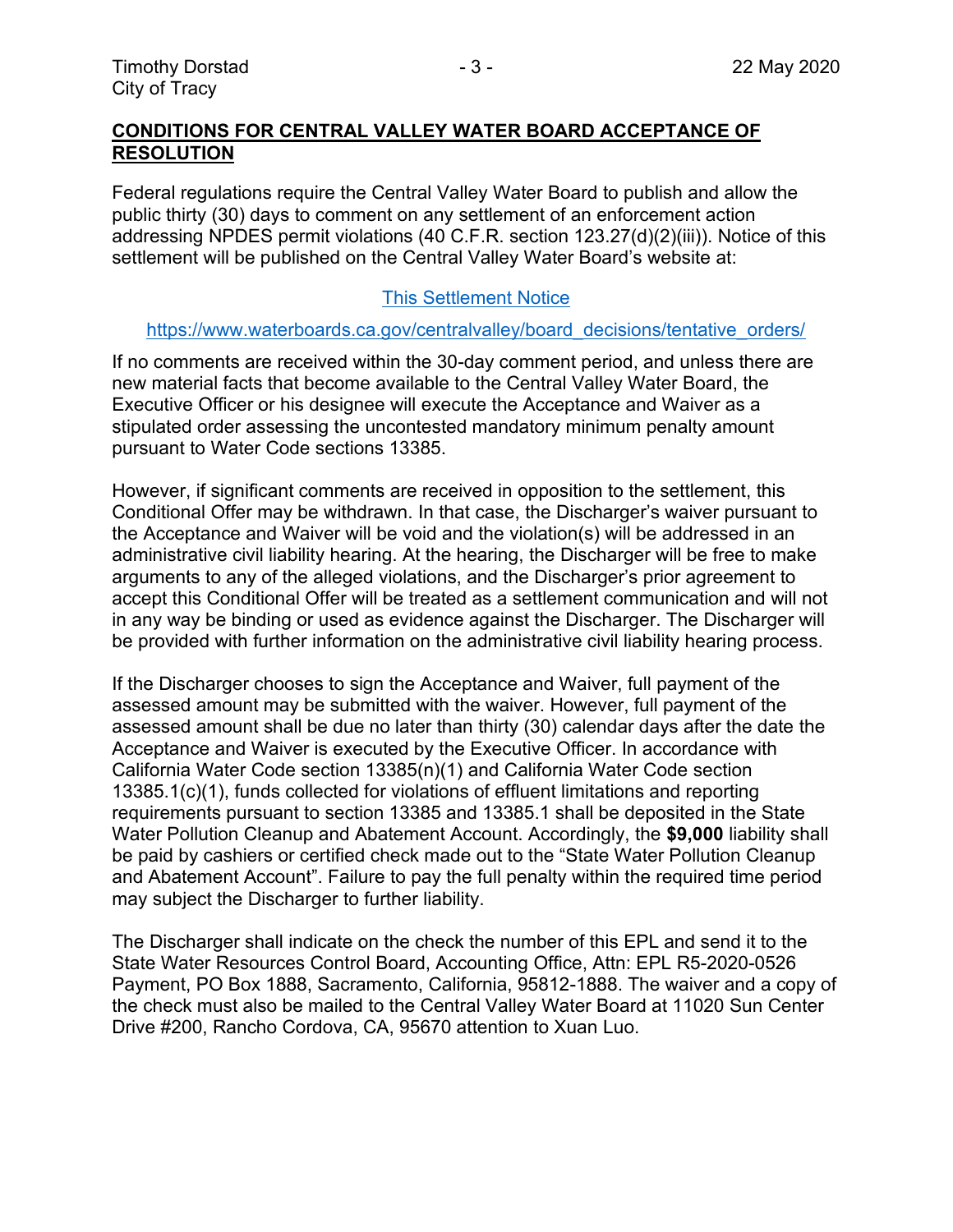If you have any questions or comments regarding this Conditional Offer, please contact Xuan Luo at (916) 464-4606 or [Xuan.Luo@waterboards.ca.gov.](mailto:Xuan.Luo@waterboards.ca.gov)

Original Signed by

Stewart W. Black Acting Assistant Executive Officer

Enclosures (2): Attachment A Record of Violations Acceptance of Conditional Resolution and Waiver of Right to Hearing

cc: Eric Magnan, USEPA, Region 9, Via email (magnan.eric@epa.gov) David Boyers, Office of Enforcement, Via email (David.Boyers@waterboards.ca.gov) Jessica Jahr, Office of Chief Counsel, Via email, (Jessica.Jahr@waterboards.ca.gov) Adam Laputz, Central Valley Water Board Advisory Team, Via email, (Adam.Laputz@waterboards.ca.gov)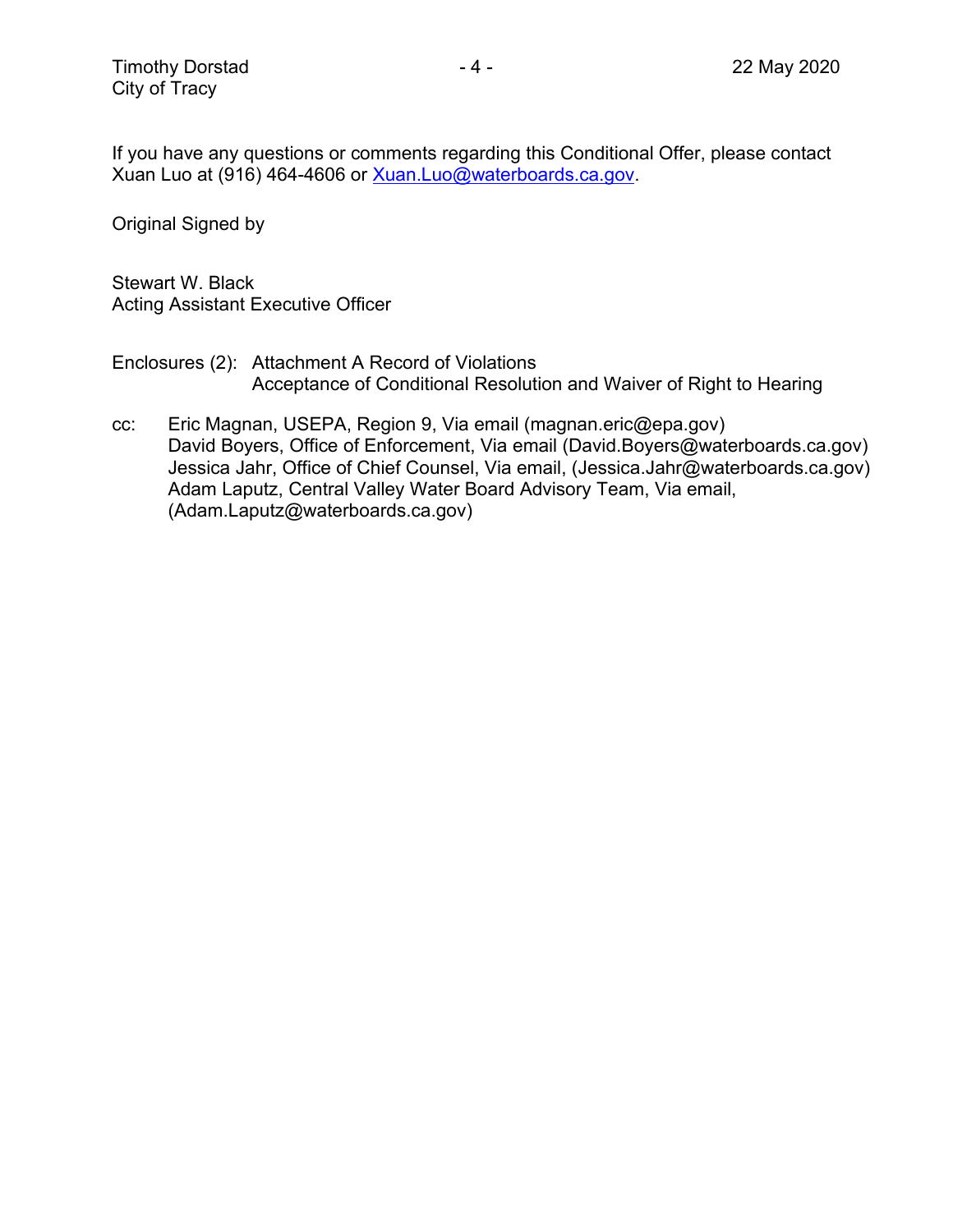#### **ATTACHMENT A TO SETTLEMENT OFFER NO. R5-2020-0526 Record of Violations Subject to Mandatory Minimum Penalties**

#### **City of Tracy Wastewater Treatment Plant**

# RECORD OF VIOLATIONS (1 April 2018– 31 December 2019) MANDATORY PENALTIES (Data reported under Monitoring and Reporting Program R5-2017-0113)

The following table lists the alleged violations subject to mandatory minimum penalties (MMPs), pursuant to Water Code section 13385(h) and (i).

## **Table A. Violations subject to Mandatory Penalties**

| <b>Item</b>    | <b>Date</b> | <b>Parameter</b>               | <b>Units</b>      | <b>Limit</b> | Measured | <b>Period</b>       | <b>Type</b>      | Violation MMP Type | <b>CIWQS</b> |
|----------------|-------------|--------------------------------|-------------------|--------------|----------|---------------------|------------------|--------------------|--------------|
| A              | 19-Dec-17   | Temperature                    | $\mathsf{P}$      | 20           | 21       | Maximum<br>Increase | <b>OEV</b>       | <b>NCHRON</b>      | 1038498      |
|                | 8-Aug-19    | <b>Total Residual Chlorine</b> | mg/L              | 0.019        | 0.775    | 1-Hour Average      | CAT <sub>2</sub> | <b>SIG</b>         | 1064763      |
| $\overline{2}$ | 28-Aug-19   | <b>Total Coliform</b>          | <b>MPN/100 mL</b> | 2.2          | 4.5      | 7-Day Median        | <b>OEV</b>       | <b>NCHRON</b>      | 1064765      |
| 3              | 30-Aug-19   | <b>Total Coliform</b>          | MPN/100 mL        | 2.2          | 4.5      | 7-Day Median        | <b>OEV</b>       | <b>NCHRON</b>      | 1064764      |
| 4              | $1-Sep-19$  | <b>Total Coliform</b>          | <b>MPN/100 mL</b> | 2.2          | 3.2      | 7-Day Median        | <b>OEV</b>       | <b>CHRON</b>       | 1065576      |
| 5              | 10-Dec-19   | <b>Total Residual Chlorine</b> | mg/L              | 0.019        | 0.350    | 1-Hour Average      | CAT <sub>2</sub> | <b>SIG</b>         | 1069918      |

A. Supporting violation address in ACL R5-2018-0530

# **VIOLATIONS SUMMARY**

| <b>VIOLATIONS AS OF:</b>                      | 12/31/2019 |
|-----------------------------------------------|------------|
| <b>Group I Serious Violations:</b>            |            |
| <b>Group II Serious Violations:</b>           |            |
| Non-Serious Violations Not Subject to MMPs: 2 |            |
| Non-serious Violations Subject to MMPs:       |            |
| <b>Total Violations Subject to MMPs:</b>      | 3          |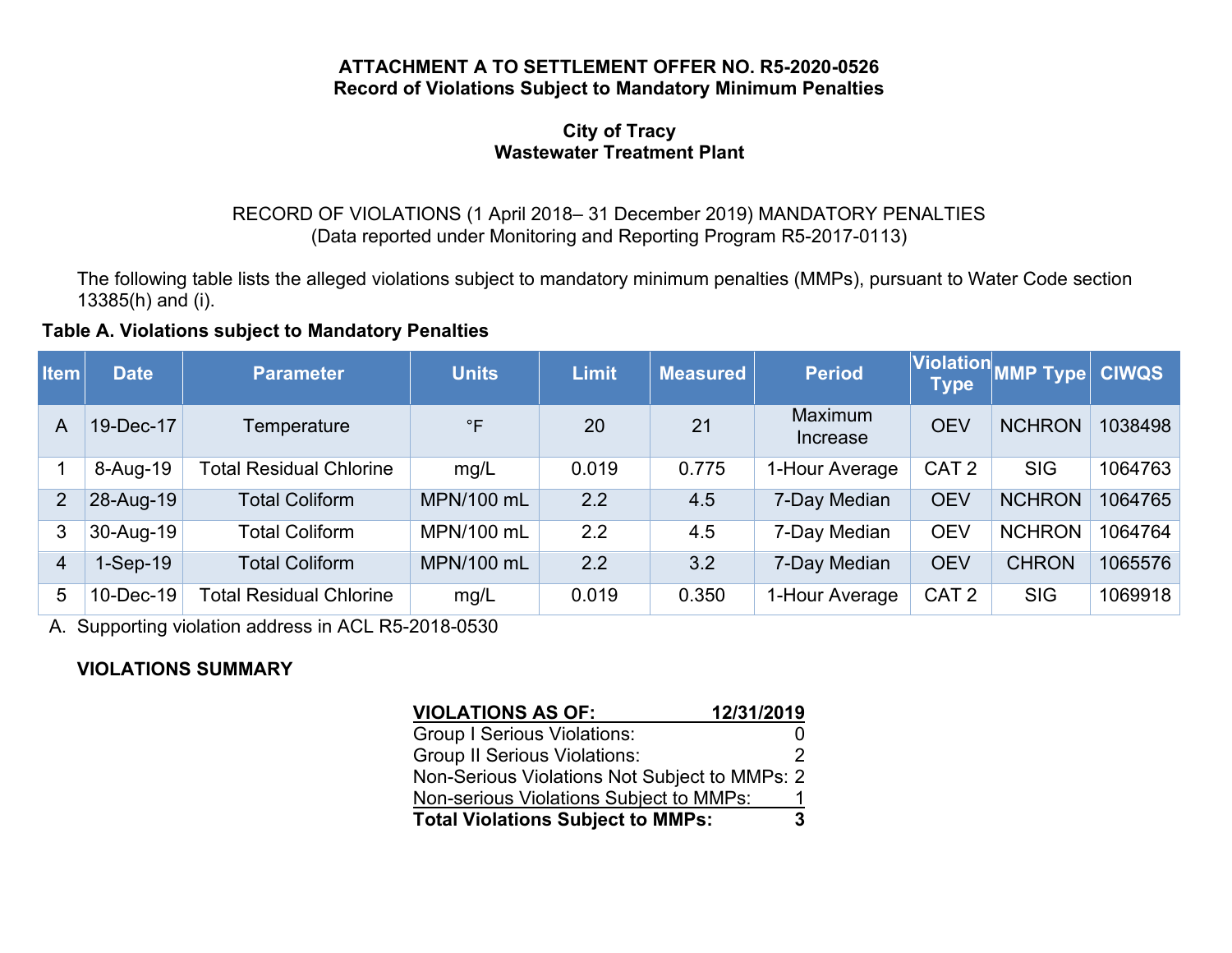# **Attachment A to Settlement Offer No. R5-2020-0526 Record of Violations Subject to Mandatory Minimum Penalties**

# **Mandatory Minimum Penalty Amount for Effluent Limit Violations**

(2 Group II Violations subject to MMPs + 1 Non-Serious Violation Subject to MMP) x \$3,000 Per Violation = \$9,000

# **Total Expedited Mandatory Minimum Penalty = \$9,000**

# **Table B. Definition**

| <b>Abbreviation</b> | <b>Description</b>                                                                                                                                                                                                                                               |  |  |  |
|---------------------|------------------------------------------------------------------------------------------------------------------------------------------------------------------------------------------------------------------------------------------------------------------|--|--|--|
| CAT <sub>1</sub>    | Violation of effluent limitation for Group I pollutant.                                                                                                                                                                                                          |  |  |  |
| CAT <sub>2</sub>    | Violation of effluent limitation for Group II pollutant                                                                                                                                                                                                          |  |  |  |
| <b>CHRON</b>        | Chronic violation as defined by Water Code section 13385 (i). Any non-serious violation that falls within a<br>180-day period with three preceding violations. Thus, the fourth non-serious violation that occurs within a<br>180-day period is subject to MMPs. |  |  |  |
| <b>CIWQS</b>        | California Integrated Water Quality System database.                                                                                                                                                                                                             |  |  |  |
|                     | https://www.waterboards.ca.gov/water_issues/programs/ciwqs/                                                                                                                                                                                                      |  |  |  |
| <b>CTOX</b>         | Violation of chronic toxicity effluent limitation.                                                                                                                                                                                                               |  |  |  |
| <b>DREP</b>         | Deficient reporting violation. This will only result in MMPs if the report is so deficient as to make<br>determination of compliance impossible for the reporting period.                                                                                        |  |  |  |
| <b>LREP</b>         | Late Reporting violation. Every 30-Days a report is late counts as one serious late reporting violation<br>subject to MMPs.                                                                                                                                      |  |  |  |
| Measured            | Reported value for the monitoring period by the Discharger.                                                                                                                                                                                                      |  |  |  |
| MMP Type            | Classification of the type of MMP violation.                                                                                                                                                                                                                     |  |  |  |
| Occurrence Date     | Date that a violation occurred. For averaging period limitation violations, such as weekly and monthly<br>averages, the last day of the reporting period is used such as last day of the week (Saturday) and last day<br>of the month, respectively.             |  |  |  |
| <b>OEV</b>          | Violation of any constituent-specific effluent limitation not included in Group I or Group II.                                                                                                                                                                   |  |  |  |
| <b>NCHRON</b>       | Non-serious violation falls within the first three violations in a 180-day period, thus, not subject to MMP.                                                                                                                                                     |  |  |  |
| <b>SIG</b>          | Serious Violation:<br>For Group I pollutants that exceed the effluent limitation by 40 percent or more.<br>For Group II pollutants that exceed the effluent limitation by 20 percent or more.                                                                    |  |  |  |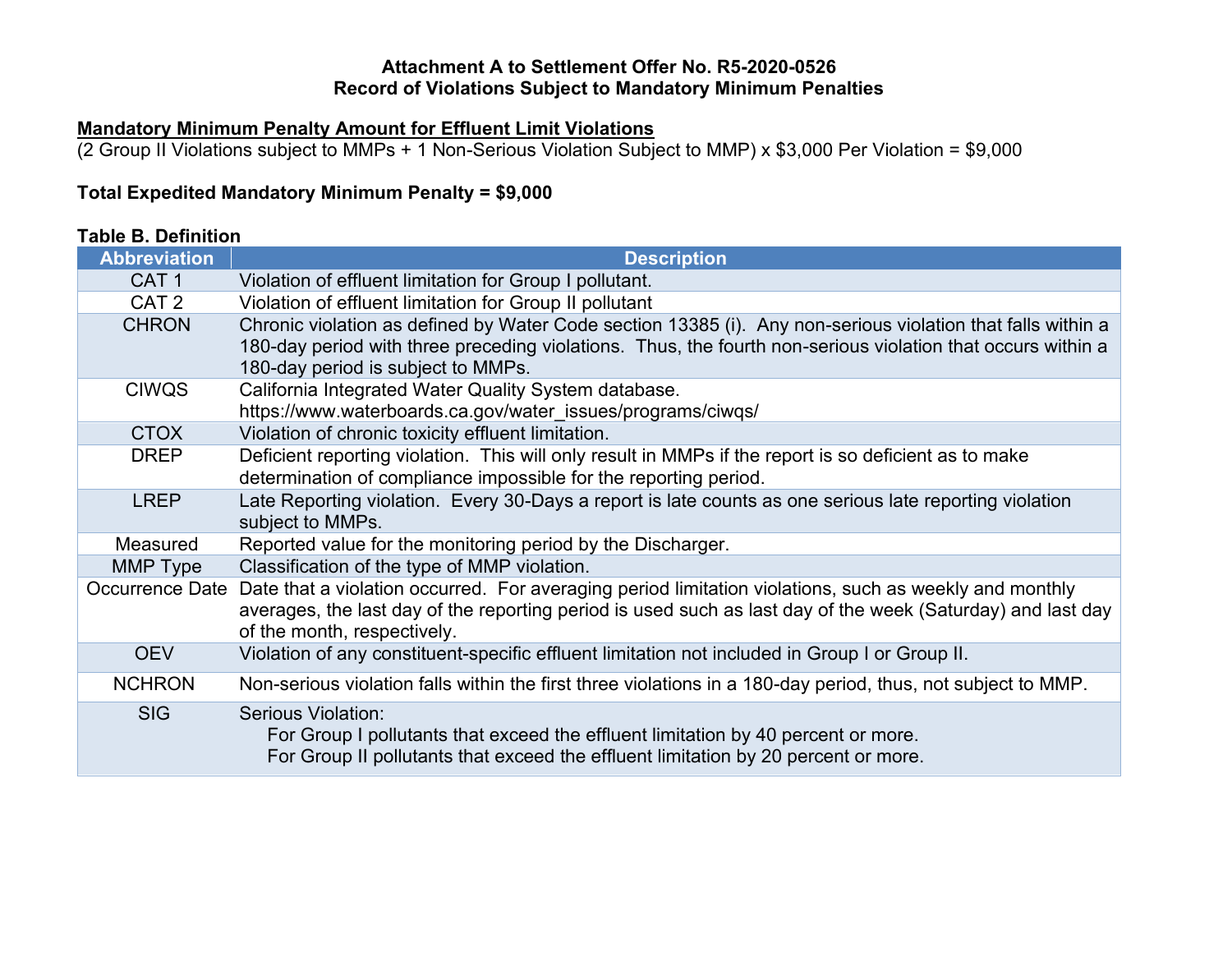## **Offer to Participate in Expedited Payment Letter Program City of Tracy EPL R5-2020-0526**

## **ACCEPTANCE OF CONDITIONAL RESOLUTION AND WAIVER OF RIGHT TO HEARING; (proposed) ORDER**

By signing below and returning this Acceptance of Conditional Resolution and Waiver of Right to Hearing (Acceptance and Waiver) to the Central Valley Regional Water Quality Control Board (Central Valley Water Board), the City of Tracy (Discharger) hereby accepts the "Offer to Participate in Expedited Payment Letter Program" (Conditional Offer), incorporated herein by reference, and waives the right to a hearing before the Central Valley Water Board to dispute the allegations of violations described in the Record of Violations (ROV), which is included as Attachment A to the Conditional Offer.

The Discharger agrees that the Conditional Offer shall serve as a complaint pursuant to Article 2.5 of the California Water Code and that no separate complaint is required for the Central Valley Water Board to assert jurisdiction over the alleged violations through its Chief Prosecutor. The Discharger agrees to pay the penalties required by California Water Code section 13385(h) and/or (i), in the sum of **\$9,000** (Expedited Payment Amount), which shall be deemed payment in full of any civil liability pursuant to Water Code section 13385 that otherwise might be assessed for the violations described in the ROV. The Discharger understands that this Acceptance and Waiver waives its right to contest the allegations in the ROV and the amount of civil liability assessed for the violations.

The Discharger understands that this Acceptance and Waiver does not address or resolve liability for any violation that is not specifically identified in the ROV.

Upon execution by the Discharger, the completed Acceptance and Waiver shall be returned via email or U.S. mail to:

Xuan Luo, Senior Water Resources Control Engineer NPDES Compliance and Enforcement 11020 Sun Center Drive, Suite 200 Rancho Cordova, CA 95670 Phone: (916) 464-4606 [xuan.luo@waterboards.ca.gov](mailto:xuan.luo@waterboards.ca.gov)

The Discharger understands that federal regulations set forth at title 40, Code of Federal Regulations, section 123.27(d)(2)(iii) require the Central Valley Water Board to publish notice of and provide at least thirty (30) days for public comment on any proposed resolution of an enforcement action addressing NPDES permit violations. Accordingly, this Acceptance and Waiver, prior to execution by the Central Valley Water Board Executive Officer, will be published as required by law for public comment.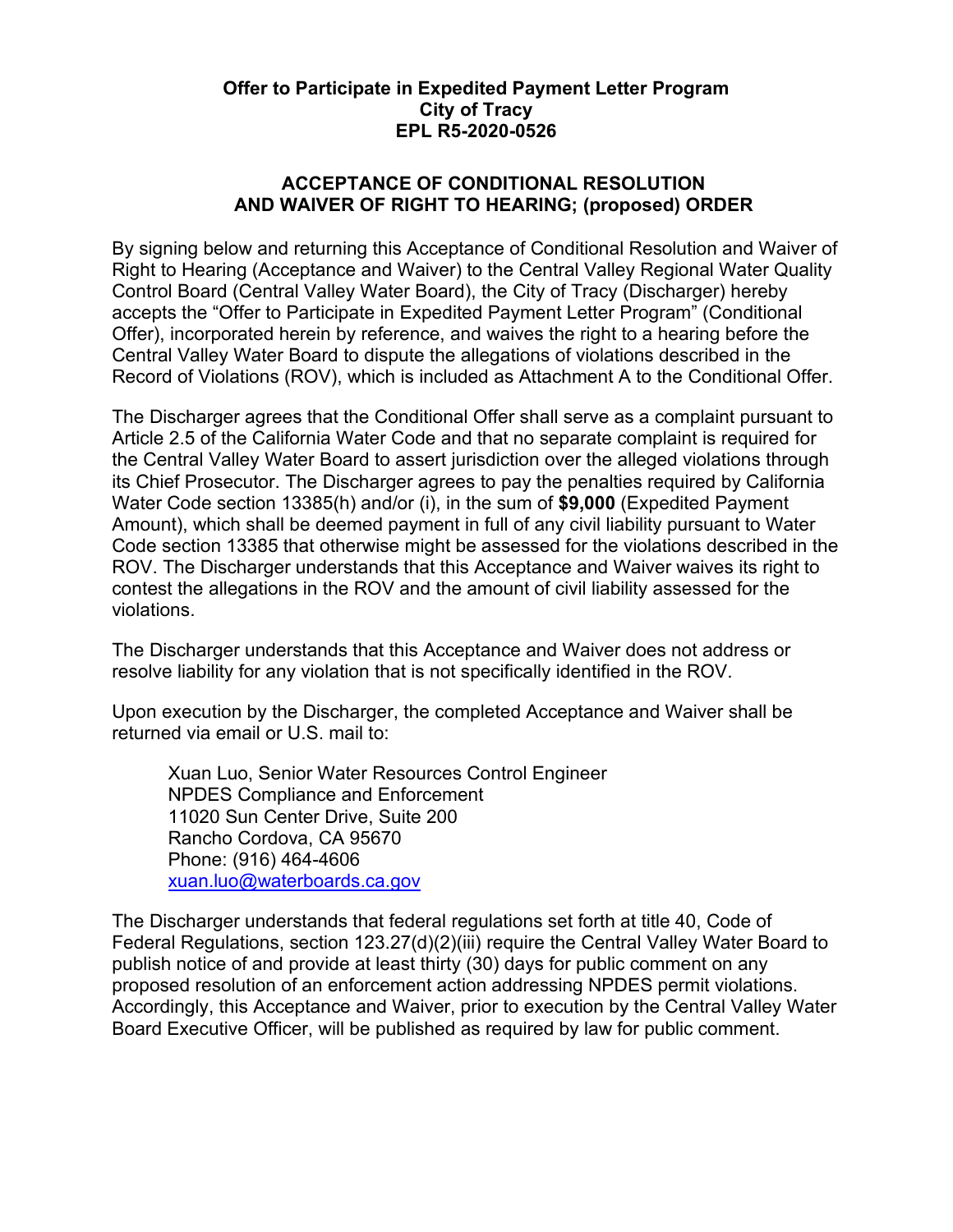Offer to Participate in Expedited Payment Letter Program EPL R5-2020-0526

If no comments are received within the notice period that causes the Central Valley Water Board Executive Officer to question the Expedited Payment Amount, the Central Valley Water Board Executive Officer or his designee will execute this Acceptance and Waiver.

The Discharger understands that if significant comments are received in opposition to the Expedited Payment Amount, the offer on behalf of the Central Valley Water Board to resolve the violations set forth in the ROV may be withdrawn. In that circumstance, the Discharger will be advised of the withdrawal and an administrative civil liability complaint may be issued and the matter may be set for a hearing before the Central Valley Water Board. For such a liability hearing, the Discharger understands that this Acceptance and Waiver executed by the Discharger will be treated as a settlement communication and will not be used as evidence in that hearing.

The Discharger further understands that once the Acceptance and Waiver is executed by the Central Valley Water Board Executive Officer or his designee, the full payment required by the deadline set forth below is a condition of this Acceptance and Waiver. In accordance with California Water Code section 13385(n)(1) and California Water Code section 13385.1(c)(1), funds collected for violations of effluent limitations and reporting requirements pursuant to sections 13385 and 13385.1 shall be deposited in the State Water Pollution Cleanup and Abatement Account. Accordingly, the **\$9,000** liability shall be paid by a cashiers or certified check made out to the "State Water Pollution Cleanup and Abatement Account". The Discharger may choose to submit the full payment with the Waiver. However, the payment must be submitted to the State Water Resources Control Board no later than thirty (30) calendar days after the date the Acceptance and Waiver is executed by the Central Valley Water Board Executive Officer or his designee.

Please mail the check to:

Payment to the State Water Pollution Cleanup and Abatement Account shall be mailed to:

State Water Resources Control Board, Accounting Office Attn: EPL R5-2020-0526 Payment PO Box 1888 Sacramento, California, 95812-1888

The Discharger shall also provide a copy of the wavier form and check via email to the Central Valley Water Board ([Xuan.Luo@waterboards.ca.gov](mailto:Xuan.Luo@waterboards.ca.gov)).